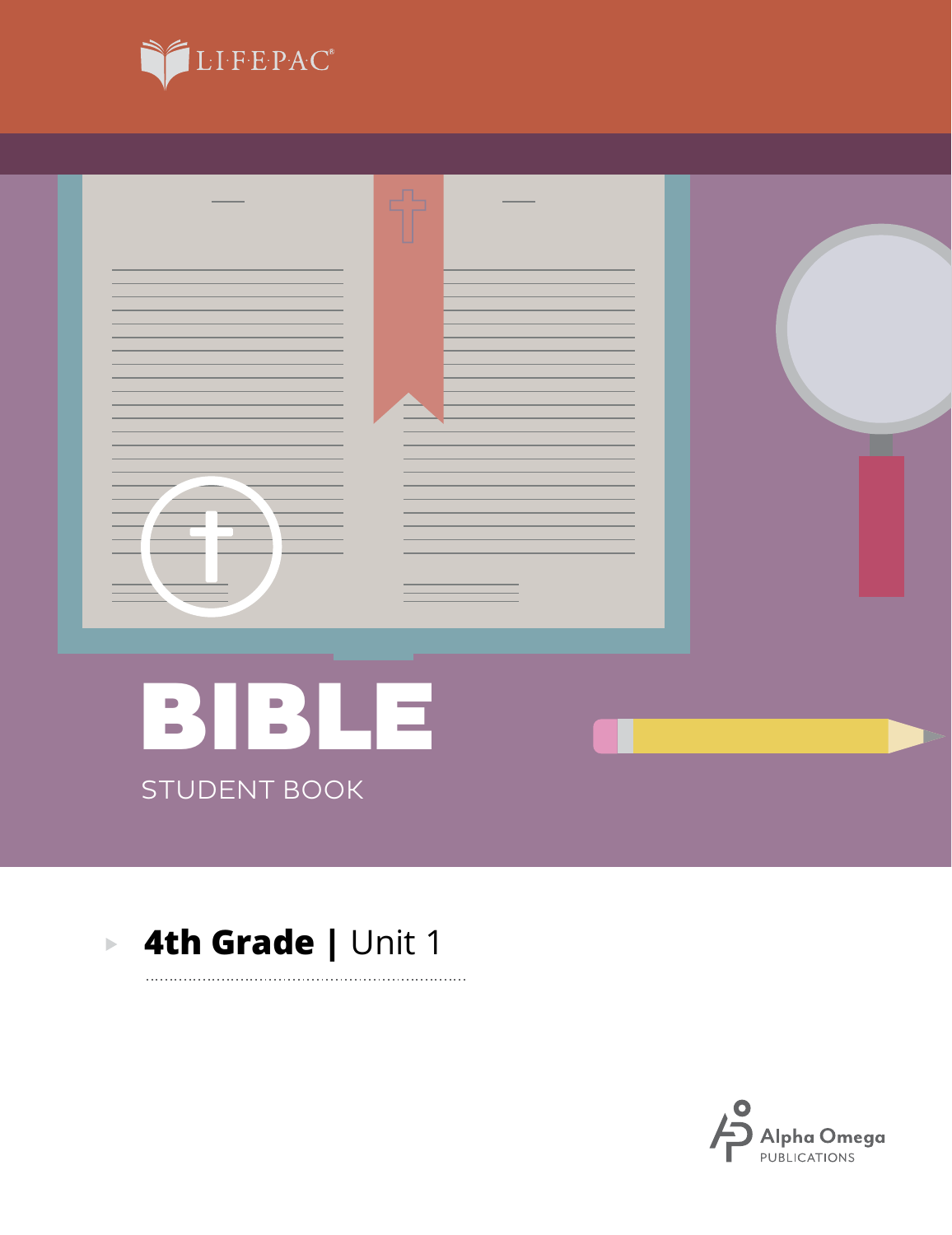# BIBLE 401 **HOW CAN I LIVE FOR GOD?**

Introduction **|3**

### **1. How Peter Lived for God**.........................4

Peter Found Jesus **|6** Peter Followed Jesus **|10** Peter Fished for Men **|18** Peter Fed Sheep **|22** Self Test 1 **|25**

### **2. How I Can Live for God** .........................27

Be Born into God's Family **|28** Grow as God's Child **|32** Be Fruitful Through the Spirit **|34** Self Test 2 **|40**

LIFEPAC Test **|Pull-out**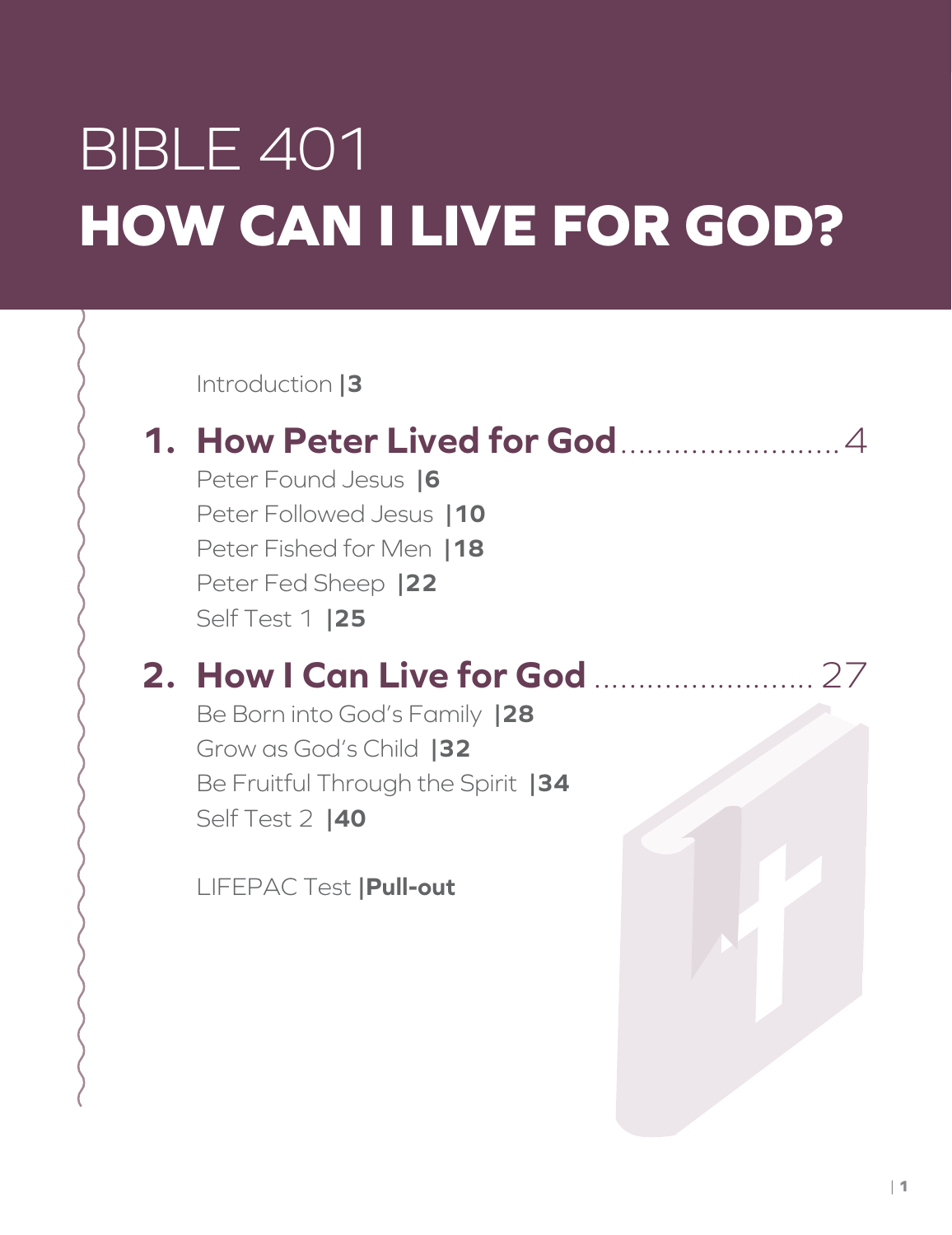**Author:** Emma Jean Clark, M.Ed.

**Editor:** Richard W. Wheeler, M.A. Ed.

**Consulting Editor:** John L. Booth, Th.D.

**Revision Editor:** Alan Christopherson, M.S.

#### **Media Credits:**

**Page 3**: © Jani Bryson, iStock, Thinkstock; **4:** © William Perry, Hemera, Thinkstock; **6:** © ZvonimirAtleti, iStock, Thinkstock; **7:** © Jaroslaw Baczewski, iStock, Thinkstock; **10:** © Peter Dennis, Dorling Kindersley, Thinkstock; **13:** © Dorling Kindersley, Thinkstock; **15:** © Leong Kin Fei, iStock, Thinkstock **17:** © Yuran, iStock, Thinkstock; **18:** © Dorling Kindersley, iStock, Thinkstock **27:** © David De Lossy, Photodisk, Thinkstock; **28:** © Dorling Kindersley, Thinkstock; **32:** © artisitcco, iStock, Thinkstock; **37:** © Peter Dennis, Dorling Kindersley, Thinkstock; **39:** © colematt, iStock, Thinkstock.



#### **804 N. 2nd Ave. E. Rock Rapids, IA 51246-1759**

© MCMXCVI by Alpha Omega Publications, Inc. All rights reserved. LIFEPAC is a registered trademark of Alpha Omega Publications, Inc.

All trademarks and/or service marks referenced in this material are the property of their respective owners. Alpha Omega Publications, Inc. makes no claim of ownership to any trademarks and/or service marks other than their own and their affiliates, and makes no claim of affiliation to any companies whose trademarks may be listed in this material, other than their own.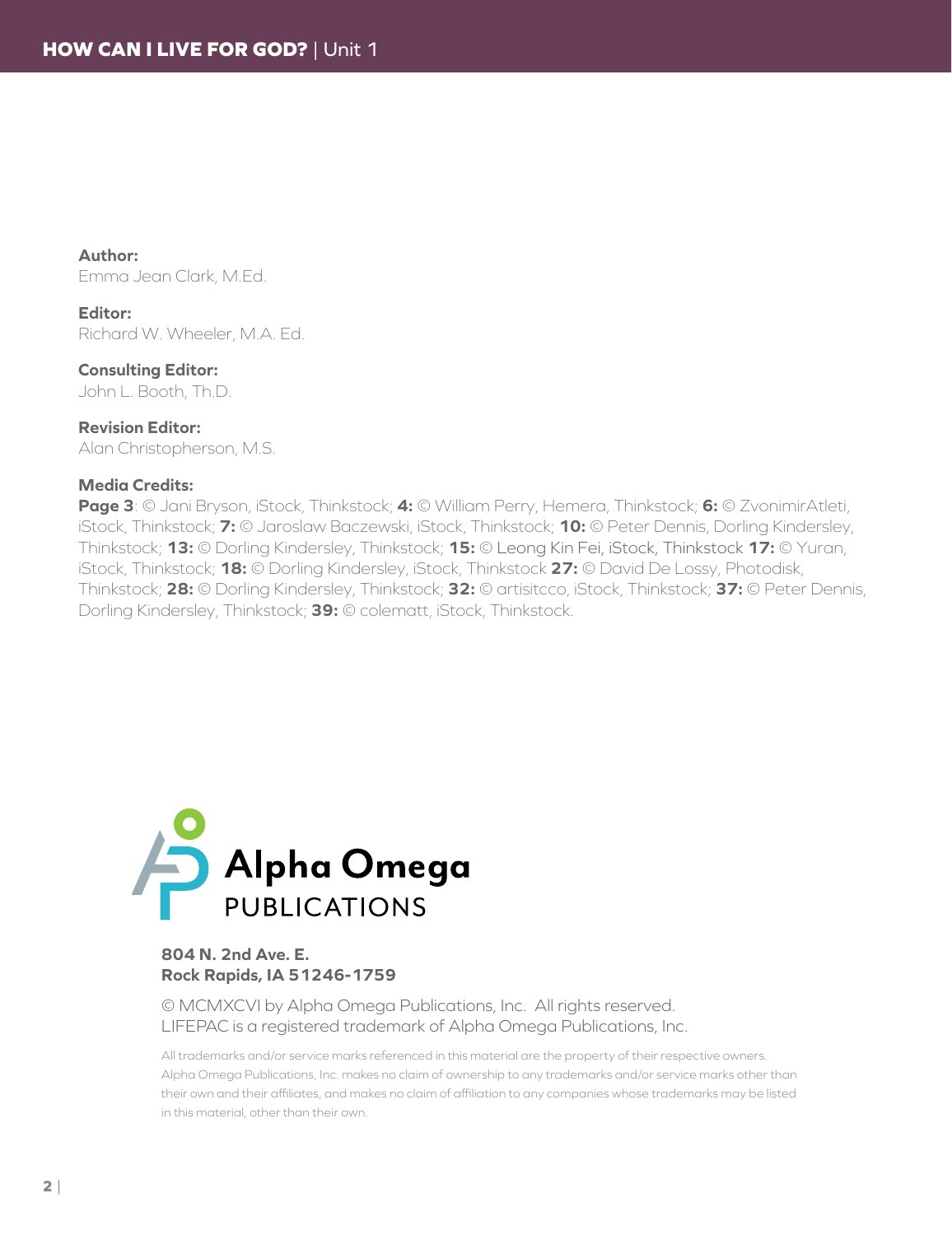## **HOW CAN I LIVE FOR GOD?**

**While studying this LIFEPAC®, you will learn more about how you can live for God. To help you live for Him, God has provided you with a new life in Christ. Before Jesus went back to heaven, He promised to send the Holy Spirit. You first come to know God as He speaks to you from His Word. Then you have the opportunity of daily living with Christ because the Holy Spirit is your helper. As you live in obedience to the Word of God, others will notice your new life, the Christ-life in you. God will provide occasions for you to explain to others how they can receive Christ.**

**In this LIFEPAC you will study how Peter, one of Christ's first followers, lived for God and how you can also live for God.**

### **Objectives**

**Read these objectives.** The objectives tell you what you will be able to do when you have successfully completed this LIFEPAC. Each section will list according to the numbers below what objectives will be met in that section. When you have finished this LIFEPAC, you should be able to:

A PRESIDENT AND THE PARTIES OF THE PARTY

- 1. Tell how Peter found Jesus.
- 2. List the results of Peter's Pentecost sermon.
- 3. Repeat what Jesus asked Peter to do after Jesus arose from the dead.
- 4. Tell how Peter lived for God.
- 5. Explain how a person is born again.
- 6. Explain how a Christian grows.
- 7. Tell how you can live for God.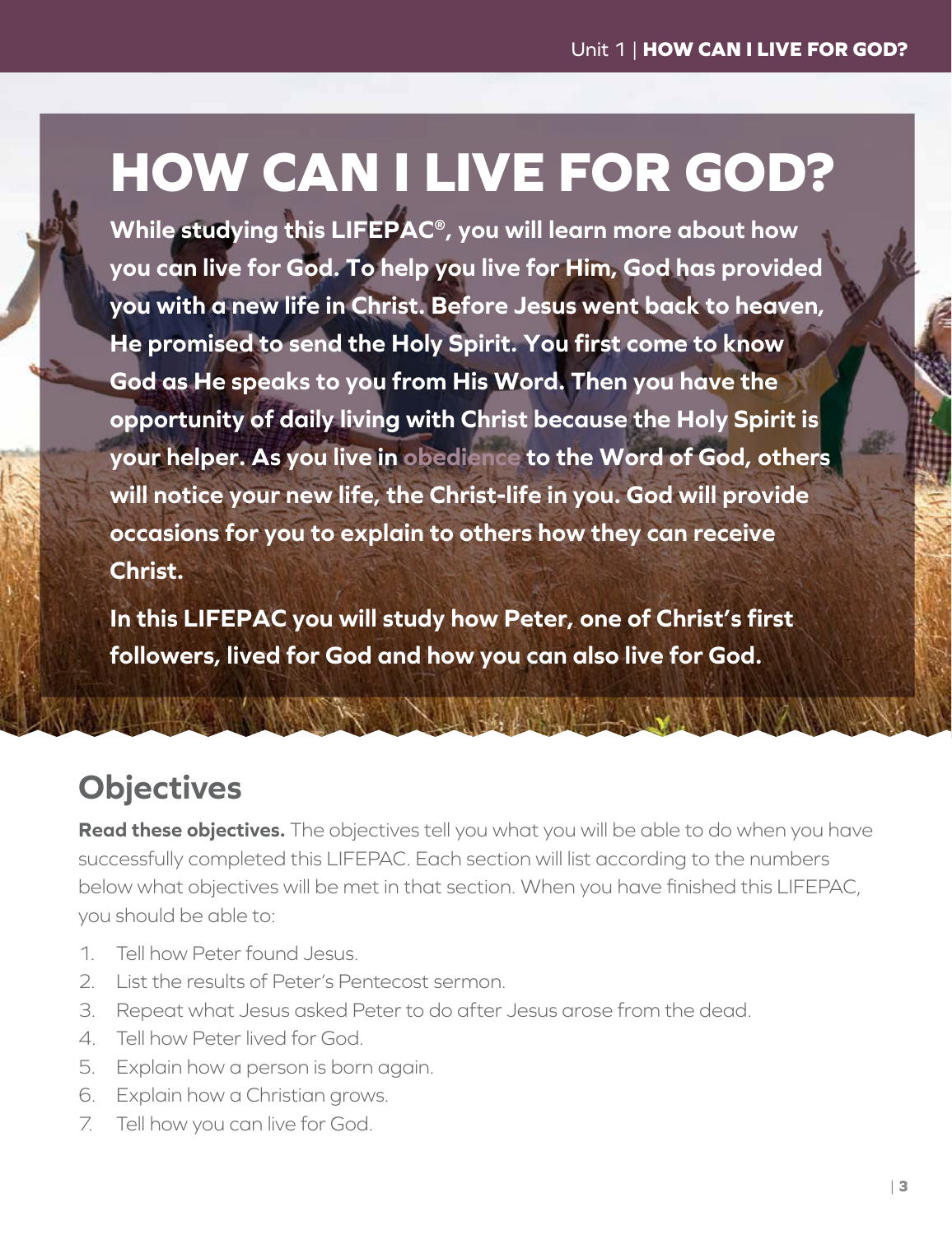## **1. HOW PETER LIVED FOR GOD**

**After Peter came to Jesus Christ, he answered Jesus' call to follow Him. After a period of training, Peter "fished for men" and "fed God's sheep."**

### **Objectives**

**Review these objectives.** When you have completed this section, you should be able to:

- 1. Tell how Peter found Jesus.
- 2. List the results of Peter's Pentecost sermon.
- 3. Repeat what Jesus asked Peter to do after Jesus arose from the dead.
- 4. Tell how Peter lived for God.

### **Vocabulary**

**Study these new words.** Learning the meanings of these words is a good study habit and will improve your understanding of this LIFEPAC.

**basin** (bā' sn). Bowl.

**Bethsaida** (beth' sā' i du). Peter's home town.

**career** (ku rir'). The work a person chooses to do through his working years.

**debt** (det). That which is owed to another.

**diary** (dī' ur ē ). A written record of what you do each day.

**disciple** (du sī' pul). A person who follows and believes in a leader and his teachings. **faith** (fāth). Belief or trust.

**forgive** (fur giv'). Not have hard feelings toward.

**foundation** (foun dā' shun). The part that other parts rest on for support.

**grader** (grā' dur). A person who is in a certain grade at school.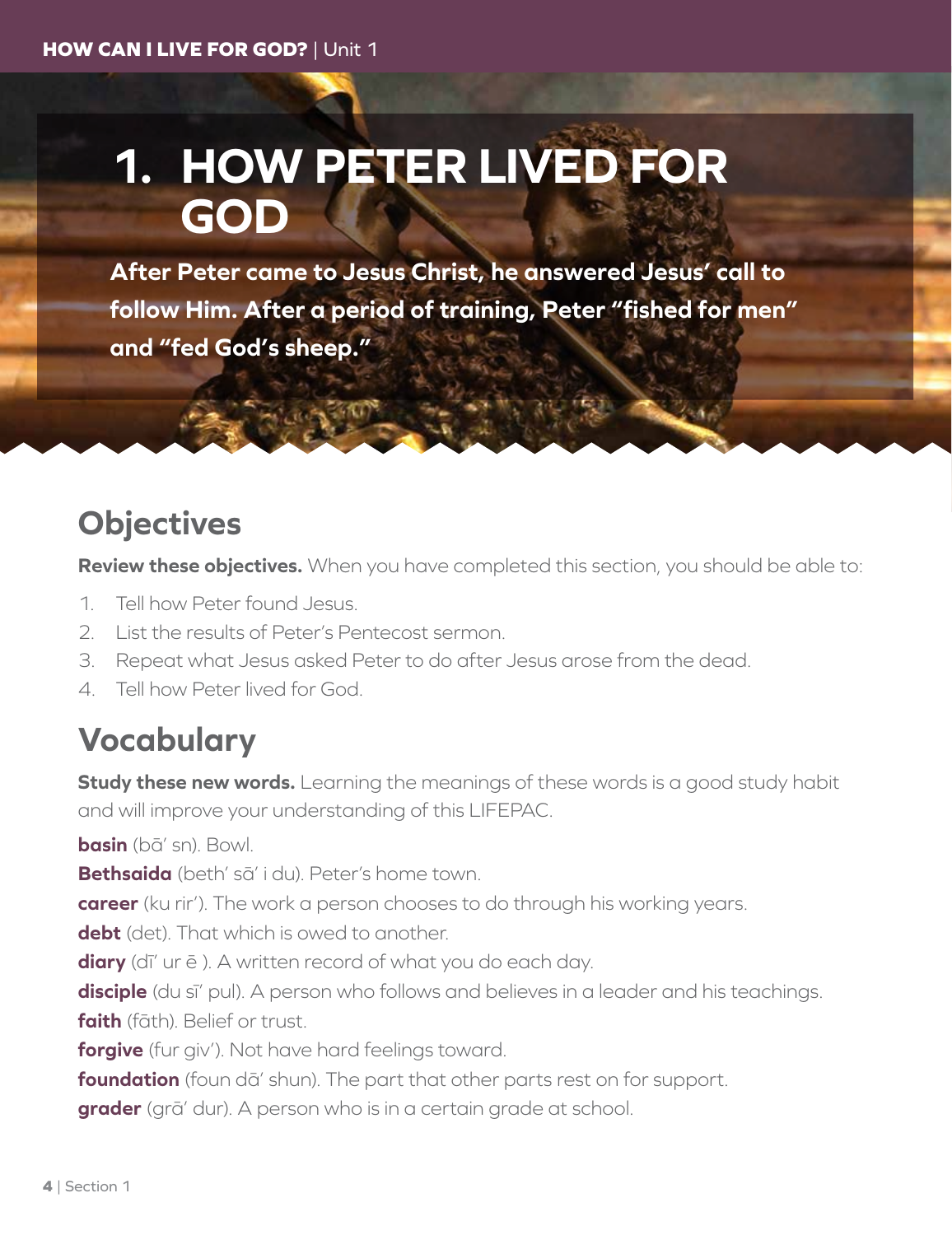**interview** (in' tur vyü ). A meeting to talk over something special.

**obedience** (ō bē' dē uns). The act of obeying.

**Pentecost** (pen' tu kôst). Feast of Weeks that came fifty days after Passover.

**pray** (prā). To talk to God.

**preach** (prē ch). To give a sermon.

**repent** (ri pent'). To change from going your own way to going God's way.

**salary** (sal' ur ē ). A certain amount of money that is paid to someone for work that he does.

**sandal** (san' dl). A shoe with a sole that is fastened to the foot by a strap or straps.

**sin** (sin). Doing wrong.

**Note:** *All vocabulary words in this LIFEPAC appear in* **boldface** *print the first time they are used. If you are unsure of the meaning when you are reading, study the definitions given.*

Pronunciation Key: hat, āge, cãre, fär; let, ēqual, tėrm; it, īce; hot, ōpen, ôrder; oil; out; cup, put, rüle; child; long; thin; /ŦH/ for **th**en; /zh/ for mea**s**ure; /u/ or / <sup>e</sup> / represents /a/ in **a**bout, /e/ in tak**e**n, /i/ in penc**i**l, /o/ in lem**o**n, and /u/ in circ**u**s.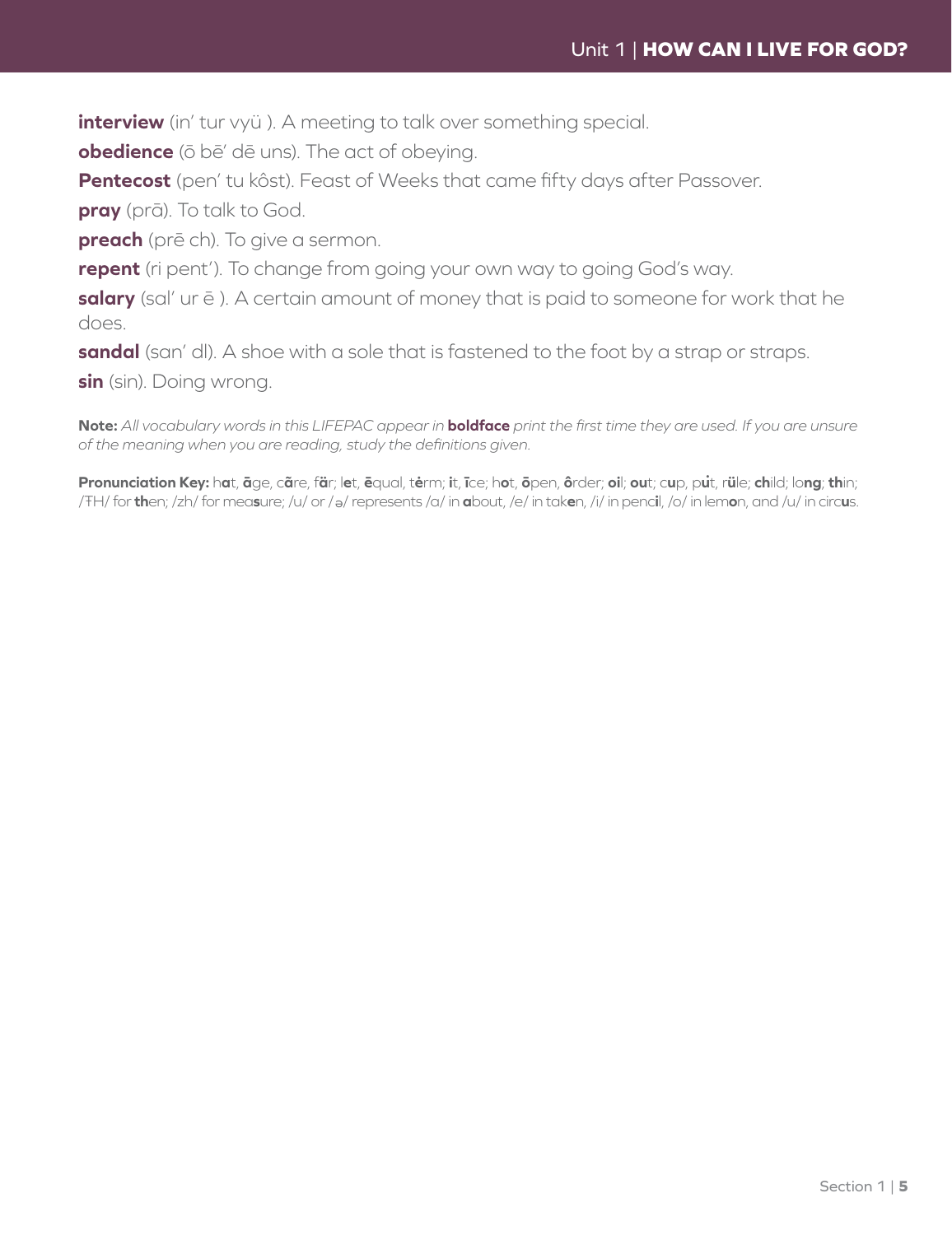#### **Peter Found Jesus**



The twins, Leonard and Linda, are fourth **graders**. Their class is learning about different **careers**. Each student has chosen one career that interests him. Linda and Leonard have been learning about their uncle's work in Israel. Today Linda is giving her report. You are invited to listen to it.

"I have been interested in what my uncle is doing in Israel. His work is finding out what happened in the past. He does this work by digging into the earth and looking for objects. He has also learned to read Hebrew. My uncle wanted to be able to read any writing that he found. I was very excited about his letter. I thought you might like to hear part of it. I brought it to read to you."

Linda's uncle wrote, "We have been digging near the shores of the Sea of Galilee. The village of **Bethsaida**, where Peter lived, stood here. Now the old village is broken down and covered with earth. We dig to find broken bricks, tiles, coins, and lamps.

We use different tests on them to find out how old they are. When we had dug deep enough, we found many things that were as old as the time of Christ. The

**foundation** stones of two houses were found.



| Bethesda. Old City, Jerusalem

"I thought it might make our work more interesting to you if I pretended that one of the houses belonged to Peter and his wife and the other house to friends of Peter's. Let's pretend that the little girl in the house next to Peter's kept a **diary.** We will call the little girl *Hali*. I will write to you what I think Hali might have written in her diary. Her diary might have been written on a scroll." Many people wrote on scrolls in Jesus' day. Hali might have written her diary like the following page.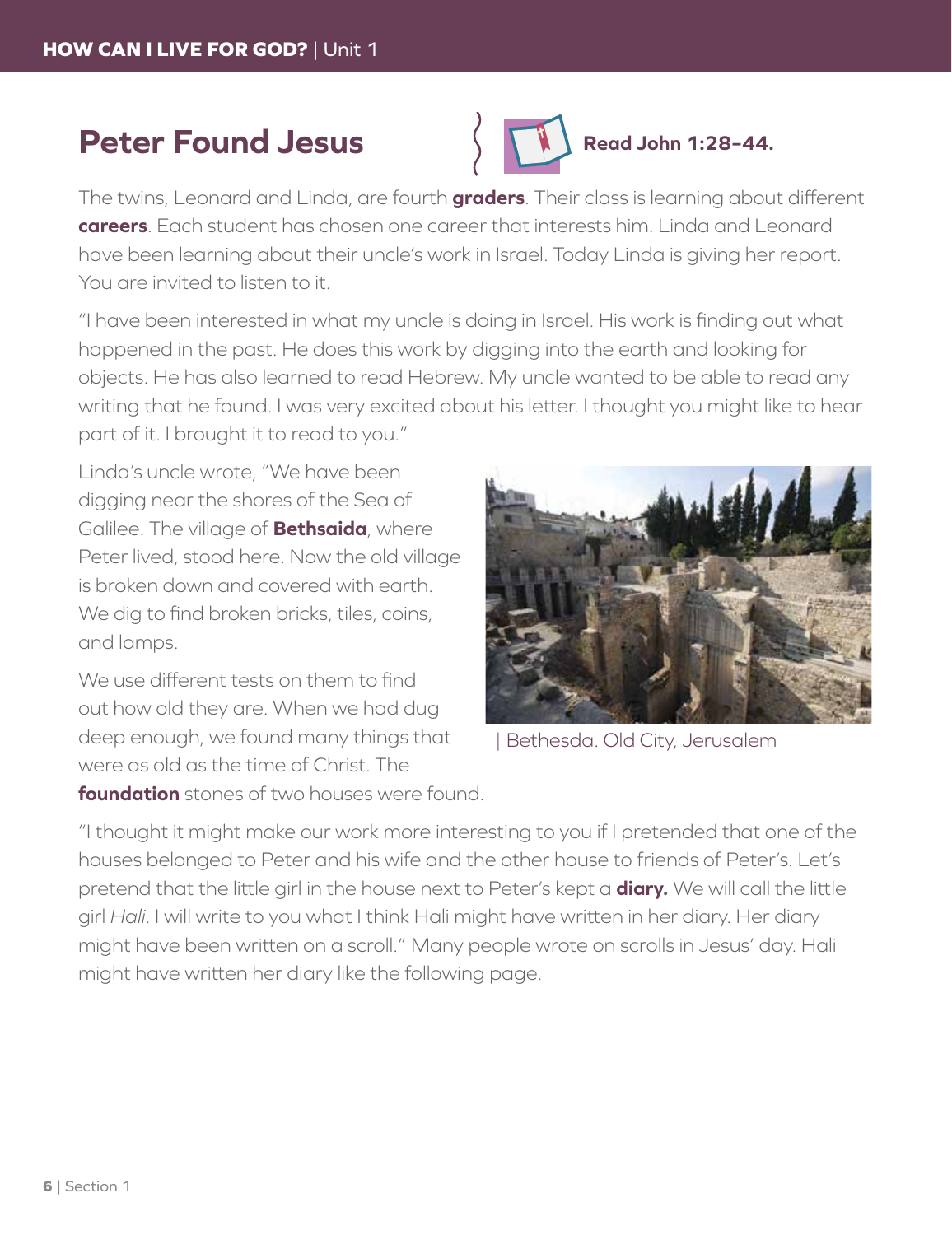

Wednesday — Today I was looking out of the window. The house next door belongs to Simon, son of Jona. Simon's brother, Andrew, came to the house while I was looking. I heard Andrew tell Simon why he had come. He wanted Simon to meet a man called Jesus.

Andrew has been a **disciple** of John the Baptist. Well, a few days ago, this man they call *Jesus* came to the place where



| John the Baptist

John and two of his disciples were. One of these disciples was Andrew. John introduced Jesus as the *Lamb of God, which taketh away the* **sin** *of the world.* I wonder why John called Jesus *the Lamb of God?* It must have something to do with the lambs we kill. The lambs are sacrificed for our sin. Will Jesus also die for our sin? Simon went with his brother, Andrew, to see Jesus. I hope Simon will tell me about it when he comes back.

"That was what my uncle wrote for Hali's diary on the first day. Here is how Hali's diary read a few days later."

I heard Simon when he came back home. He was so excited. I could hear him tell his family what happened. Jesus had called him by his name, Simon, son of Jona. Jesus even knew who Simon's father was! Would Jesus know my name? Would Jesus know who my parents are? I'd like to meet Jesus. Simon said that Jesus gave him a new name, Peter. Peter means a *stone*. I wonder why Jesus gave Peter a new name meaning a *stone*? Maybe some day I'll know. Would Jesus give me a new name? What would it mean?

That's all the news for today. Isn't it exciting? How can I ever sleep?"

"That's Hali's diary for the first few days. That's all I have for my report," Linda said.

Everyone was interested in Linda's report. They were all interested in what her uncle would write for the rest of the diary. The teacher said that Linda could read the rest of it to the class.

That evening Linda made a puzzle for her class to work. Here is one for you on the following page.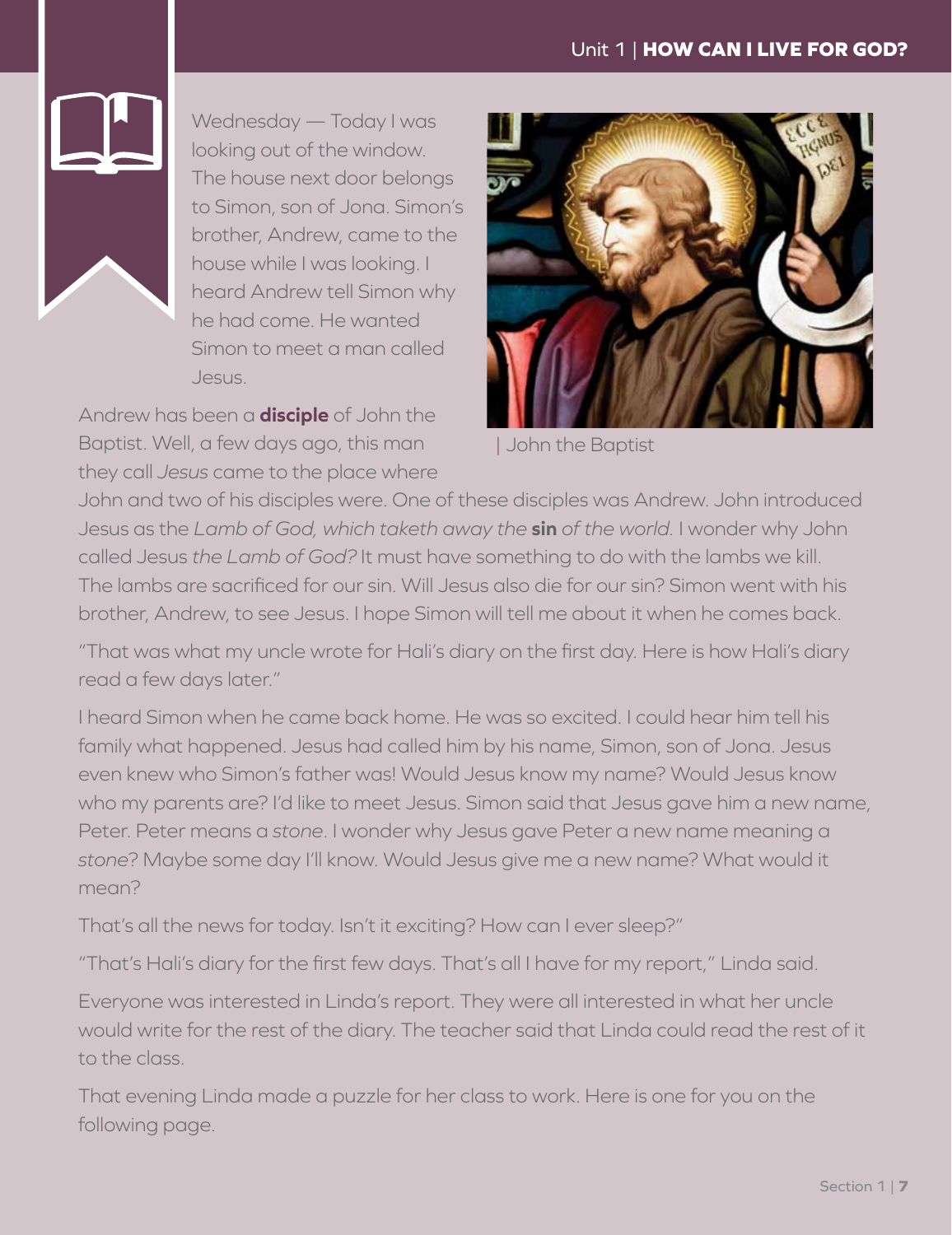

#### **Complete this activity to discover a very important message.**

**1.1** Fill in the lines after the clues. Some lines have numbers under them. In the last step (j.), write the letters on the lines above the same number. If you do it right, you'll read a most important message.

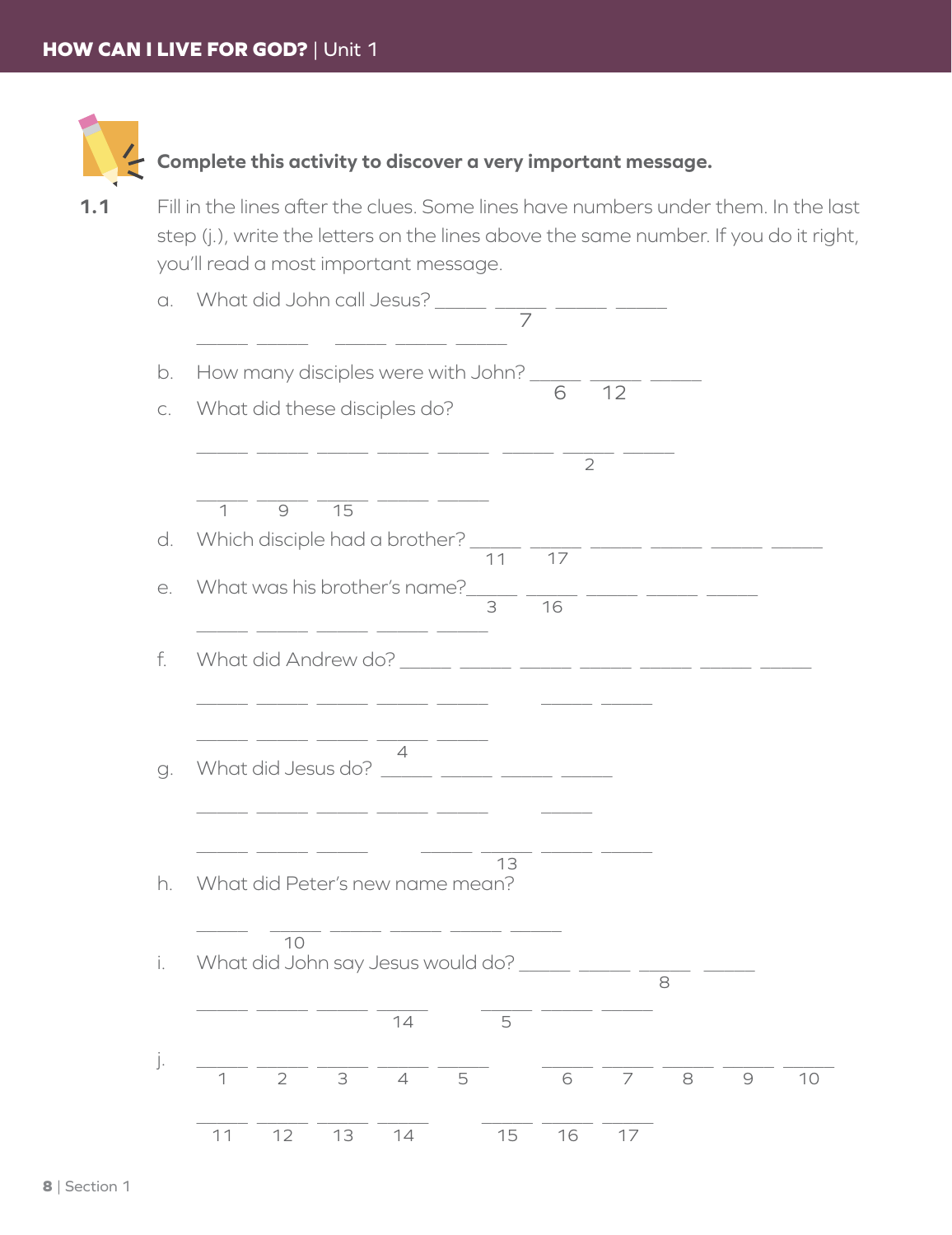

#### **Do this map activity.**

**1.2** On the map of New Testament Israel, find the city, Bethsaida, where Peter lived (John 1:44). Circle the name of the city on the map.

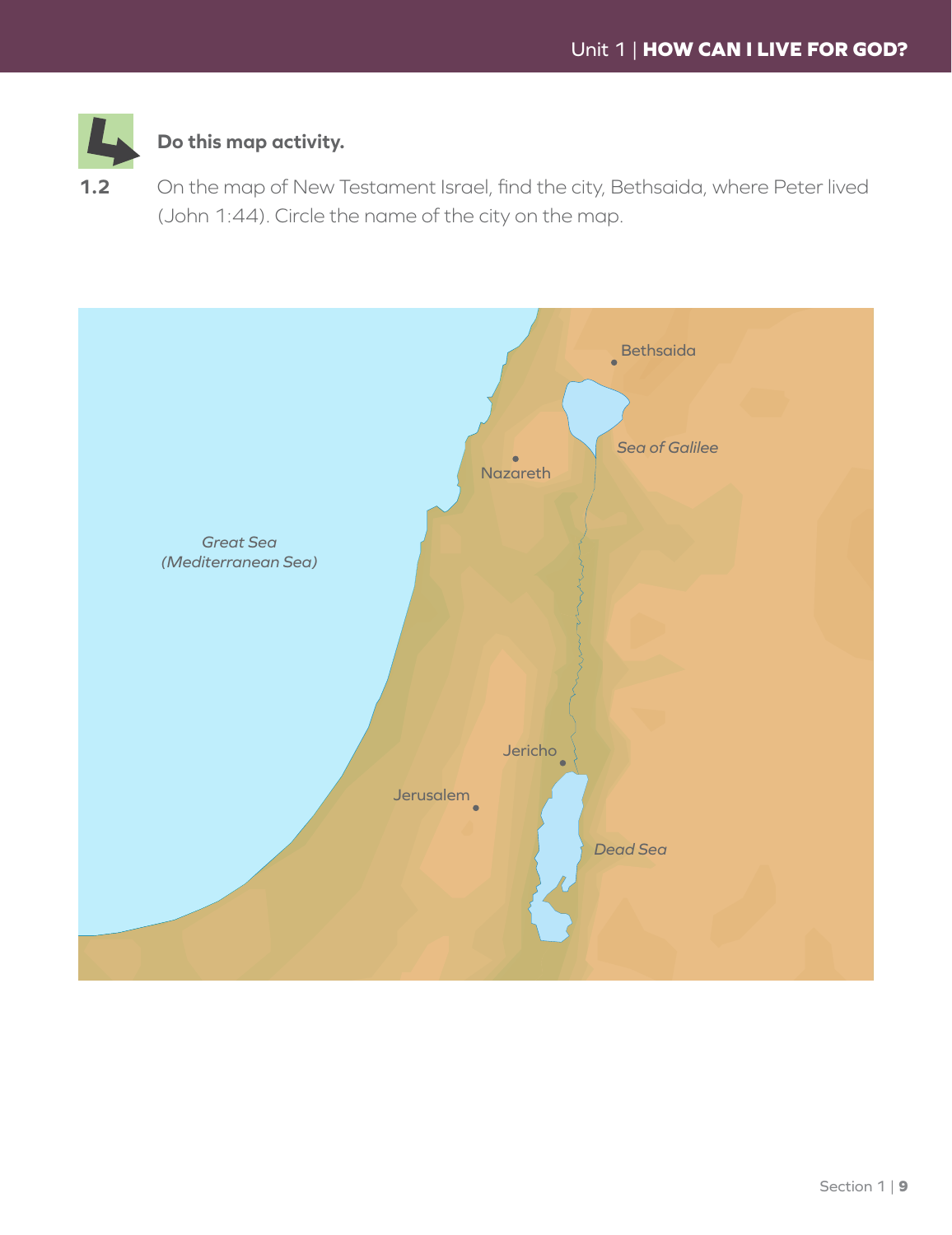#### **Peter Followed Jesus**



**Read Matthew 4:18–20.**

The next few letters that Linda received from her uncle contained more pages from Hali's diary. The letters described the things that Peter learned from Jesus. The first letter said,



Today I went walking by the Sea of Galilee. Simon Peter and Andrew were fishing. Jesus walked by. I was so excited. I listened to Him talk to the men. Jesus told them if they would follow Him, they could fish for men. I was really surprised when they stopped fishing. I wonder what *fishing for men* means?

#### Peter's obedience. From Hali's diary:

I wonder what my father would have done if Jesus had asked him to give up his job and follow Jesus. I didn't hear Jesus say anything about **salary**. I wonder how Simon Peter will get food and clothes. Peter obeyed Jesus. I think he had **faith** in Jesus.

I asked Simon Peter why he would give up his job to follow Jesus. He told me that he believed Jesus was God's Son and the Savior of the world. Everyone should obey God's Son.



| Disciples Simon, Andrew, James and John pulling a catch of fish to a boat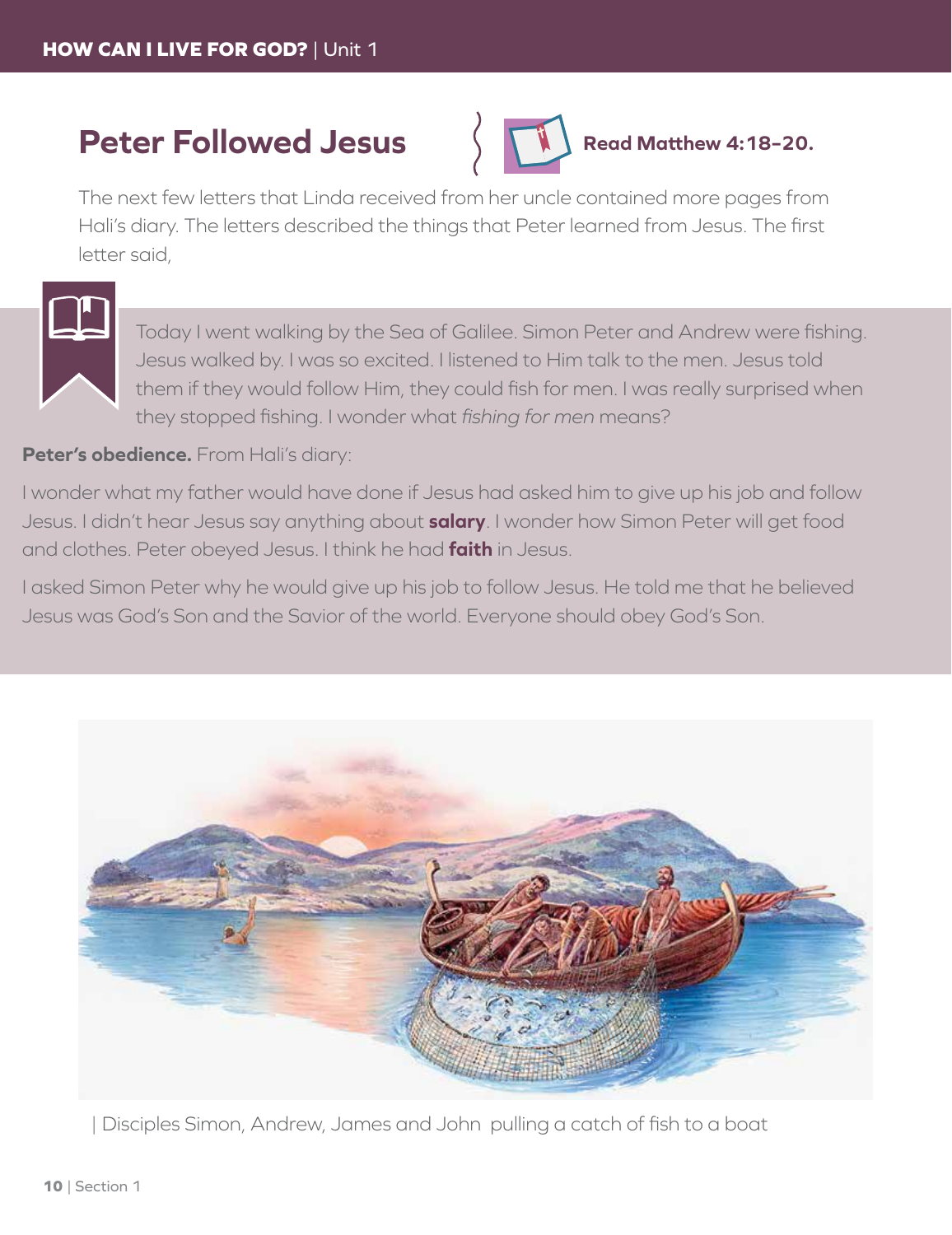\_\_\_\_\_\_\_\_\_\_\_\_\_\_\_\_\_\_\_\_\_\_\_\_\_ Date



**Interview two adults who work.** Ask them what they would do if they were offered a new job by a stranger.

**1.3** Name of first person interviewed. a. Write their answer to your question here. b. \_\_\_\_\_\_\_\_\_\_\_\_\_\_\_\_\_\_\_\_\_\_\_\_\_\_\_\_\_\_\_\_\_\_\_\_\_\_\_\_\_\_\_\_\_\_\_\_\_\_\_\_\_\_\_\_\_\_\_\_\_\_\_\_\_\_\_\_ **1.4** Name of second person interviewed. a. Write their answer to your question here. b. \_\_\_\_\_\_\_\_\_\_\_\_\_\_\_\_\_\_\_\_\_\_\_\_\_\_\_\_\_

\_\_\_\_\_\_\_\_\_\_\_\_\_\_\_\_\_\_\_\_\_\_\_\_\_\_\_\_\_\_\_\_\_\_\_\_\_\_\_\_\_\_\_\_\_\_\_\_\_\_\_\_\_\_\_\_\_\_\_\_\_\_\_\_\_\_\_\_



#### **Write a letter to Hali.**

**1.5** Tell Hali why you think Peter followed Jesus. Tell her whether you think Peter was right or wrong. Explain why you think as you do.

| Dear Hali,           |                                                                                                                     |                  |
|----------------------|---------------------------------------------------------------------------------------------------------------------|------------------|
|                      |                                                                                                                     |                  |
|                      |                                                                                                                     |                  |
|                      |                                                                                                                     |                  |
|                      |                                                                                                                     |                  |
|                      |                                                                                                                     |                  |
| $\blacktriangledown$ | <b>Teacher check:</b>                                                                                               |                  |
|                      | <b>Initials Executive Contract Contract Contract Contract Contract Contract Contract Contract Contract Contract</b> | Date ___________ |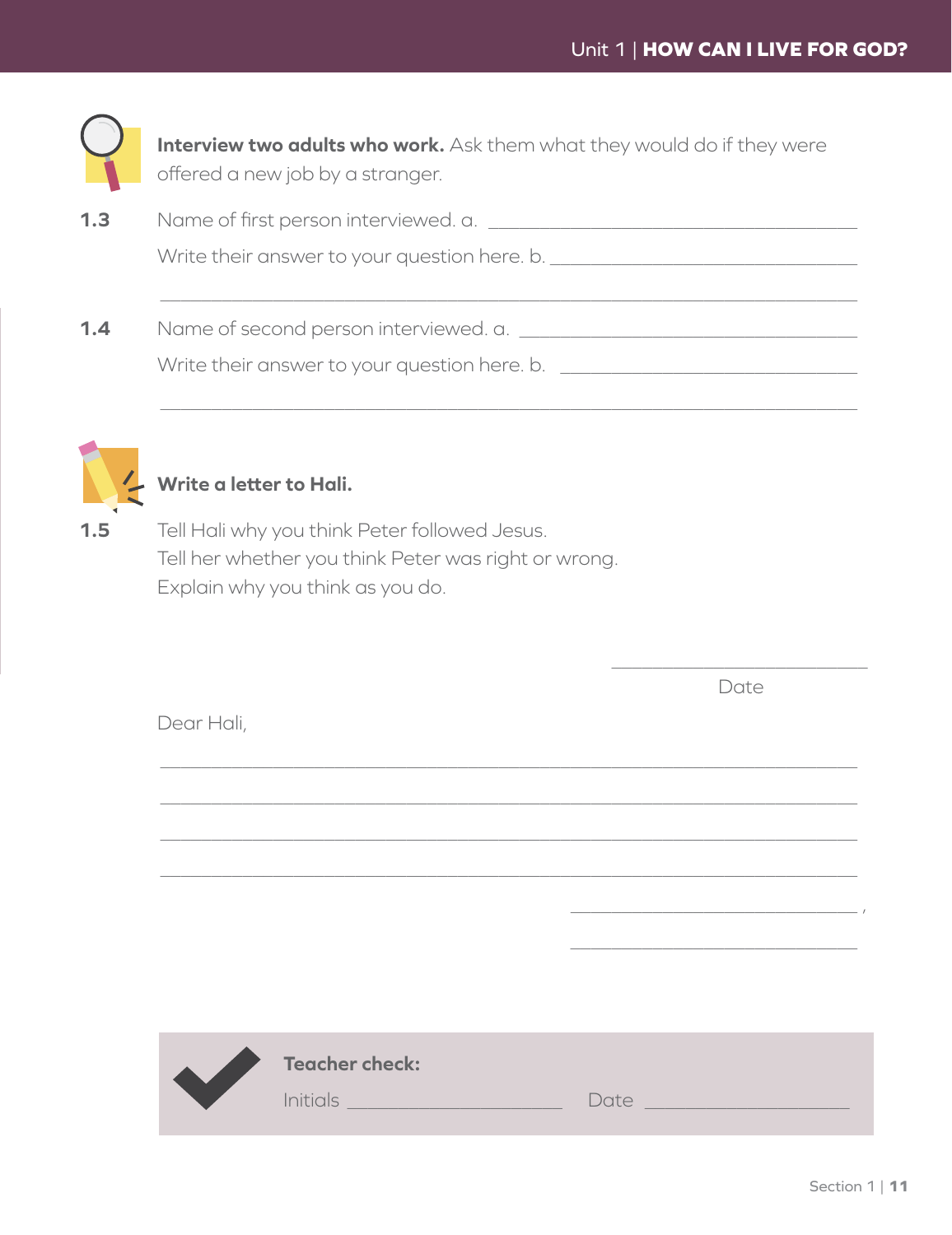

#### **Read a book and write a book report.**

**1.6** Choose a book about someone in the twentieth century who followed Jesus. Your teacher or your parents can help you find a book. Share your book report with them when you have finished it.

Title of the book was also the state of the book  $\mathcal{L}$ 

Author \_\_\_\_\_\_\_\_\_\_\_\_\_\_\_\_\_\_\_\_\_\_\_\_\_\_\_\_\_\_\_\_\_\_\_\_\_\_\_\_\_\_\_\_\_\_\_\_\_\_\_\_\_\_\_\_\_\_\_\_\_

- **1.7** Did you like the book? Yes No (Circle your answer.)
- **1.8** •• Answer one of the following questions.
	- a. What did you like about the book?
		- b. What didn't you like about the book?



\_\_\_\_\_\_\_\_\_\_\_\_\_\_\_\_\_\_\_\_\_\_\_\_\_\_\_\_\_\_\_\_\_\_\_\_\_\_\_\_\_\_\_\_\_\_\_\_\_\_\_\_\_\_\_\_\_\_\_\_\_\_\_\_\_\_\_\_

\_\_\_\_\_\_\_\_\_\_\_\_\_\_\_\_\_\_\_\_\_\_\_\_\_\_\_\_\_\_\_\_\_\_\_\_\_\_\_\_\_\_\_\_\_\_\_\_\_\_\_\_\_\_\_\_\_\_\_\_\_\_\_\_\_\_\_\_

\_\_\_\_\_\_\_\_\_\_\_\_\_\_\_\_\_\_\_\_\_\_\_\_\_\_\_\_\_\_\_\_\_\_\_\_\_\_\_\_\_\_\_\_\_\_\_\_\_\_\_\_\_\_\_\_\_\_\_\_\_\_\_\_\_\_\_\_

\_\_\_\_\_\_\_\_\_\_\_\_\_\_\_\_\_\_\_\_\_\_\_\_\_\_\_\_\_\_\_\_\_\_\_\_\_\_\_\_\_\_\_\_\_\_\_\_\_\_\_\_\_\_\_\_\_\_\_\_\_\_\_\_\_\_\_\_

\_\_\_\_\_\_\_\_\_\_\_\_\_\_\_\_\_\_\_\_\_\_\_\_\_\_\_\_\_\_\_\_\_\_\_\_\_\_\_\_\_\_\_\_\_\_\_\_\_\_\_\_\_\_\_\_\_\_\_\_\_\_\_\_\_\_\_\_

\_\_\_\_\_\_\_\_\_\_\_\_\_\_\_\_\_\_\_\_\_\_\_\_\_\_\_\_\_\_\_\_\_\_\_\_\_\_\_\_\_\_\_\_\_\_\_\_\_\_\_\_\_\_\_\_\_\_\_\_\_\_\_\_\_\_\_\_

\_\_\_\_\_\_\_\_\_\_\_\_\_\_\_\_\_\_\_\_\_\_\_\_\_\_\_\_\_\_\_\_\_\_\_\_\_\_\_\_\_\_\_\_\_\_\_\_\_\_\_\_\_\_\_\_\_\_\_\_\_\_\_\_\_\_\_\_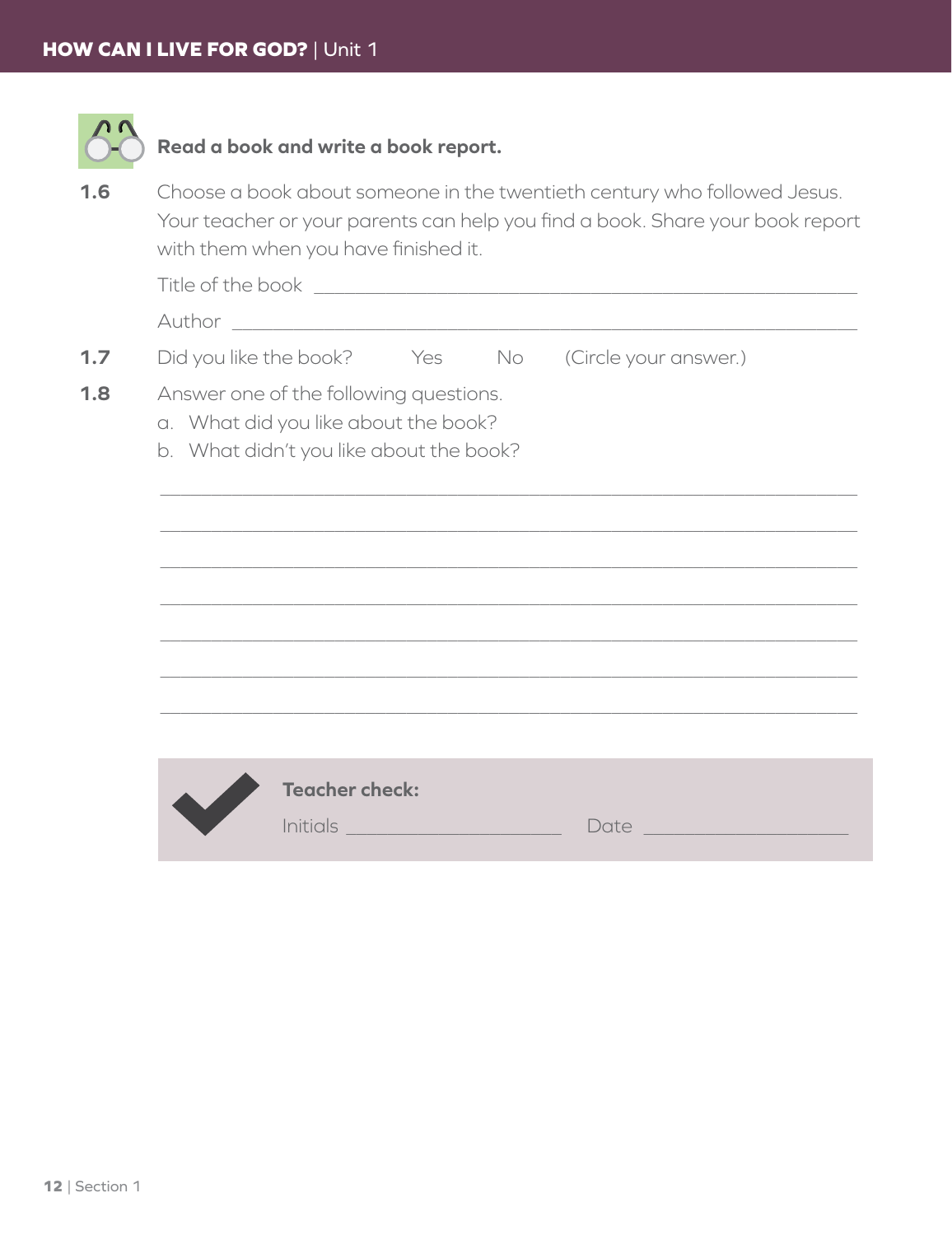### **SELF TEST 1**

**Complete these statements** (each answer counts 3 points).

| 1.01  |                                                                                                                                                                                                                                |  |  |
|-------|--------------------------------------------------------------------------------------------------------------------------------------------------------------------------------------------------------------------------------|--|--|
| 1.02  |                                                                                                                                                                                                                                |  |  |
| 1.03  | A scroll is contact that the contact of the contact of the contact of the contact of the contact of the contact of the contact of the contact of the contact of the contact of the contact of the contact of the contact of th |  |  |
| 1.04  | Sin is contract to the contract of the contract of the contract of the contract of the contract of the contract of                                                                                                             |  |  |
| 1.05  |                                                                                                                                                                                                                                |  |  |
| 1.06  | John said Jesus would with the state of the state of the state of the state of the state of the state of the state of the state of the state of the state of the state of the state of the state of the state of the state of  |  |  |
| 1.07  |                                                                                                                                                                                                                                |  |  |
| 1.08  |                                                                                                                                                                                                                                |  |  |
| 1.09  |                                                                                                                                                                                                                                |  |  |
| 1.010 |                                                                                                                                                                                                                                |  |  |
| 1.011 |                                                                                                                                                                                                                                |  |  |
| 1.012 | Peter didn't want Jesus to contract to the contract of the contract of the contract of the contract of the contract of the contract of the contract of the contract of the contract of the contract of the contract of the con |  |  |
| 1.013 |                                                                                                                                                                                                                                |  |  |
| 1.014 | After Jesus arose, He told Peter to entitled and the set of the set of the set of the set of the set of the set of the set of the set of the set of the set of the set of the set of the set of the set of the set of the set  |  |  |
| 1.015 |                                                                                                                                                                                                                                |  |  |
|       | <b>Complete these activities</b> (each numbered item counts 5 points).                                                                                                                                                         |  |  |
| 1.016 |                                                                                                                                                                                                                                |  |  |
| 1.017 | Tell the story Jesus told Peter about forgiveness.                                                                                                                                                                             |  |  |
|       |                                                                                                                                                                                                                                |  |  |
|       |                                                                                                                                                                                                                                |  |  |

 $\_$  , and the contribution of the contribution of  $\mathcal{L}_1$  , and the contribution of  $\mathcal{L}_2$  , and  $\mathcal{L}_3$ 

 $\_$  , and the contribution of the contribution of  $\mathcal{L}_1$  , and the contribution of  $\mathcal{L}_2$  , and  $\mathcal{L}_3$ 

**1.018** What does this story in 1.017 teach you?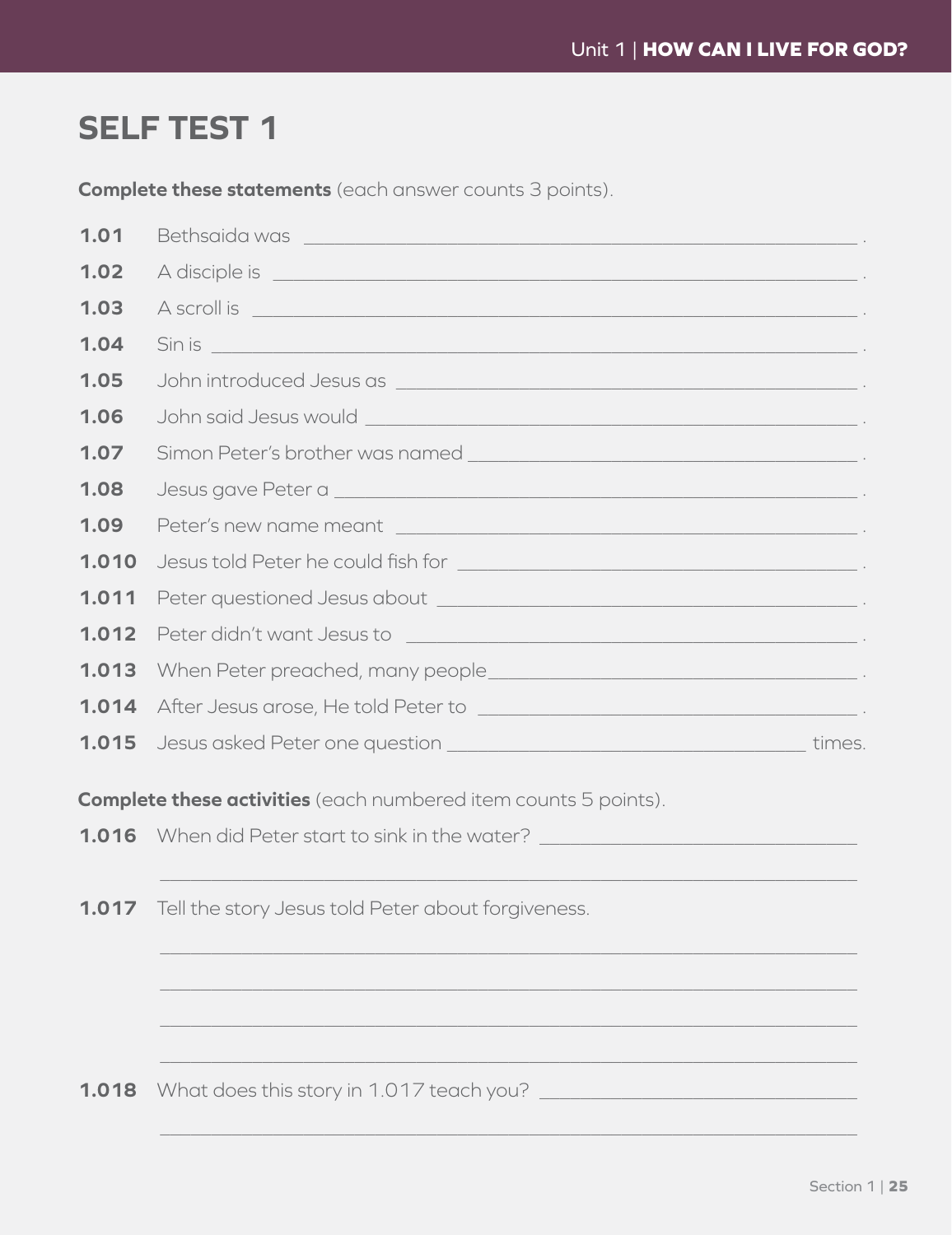**1.019** How many responded to Peter's first sermon? \_\_\_\_\_\_\_\_\_\_\_\_\_\_\_\_\_\_\_\_\_\_\_\_\_\_\_\_\_





**Divide the following words into syllables** (each answer counts as 2 points).

|       | <b>Word</b> | <b>First Syllable</b> | <b>Second Syllable</b> |
|-------|-------------|-----------------------|------------------------|
| 1.021 | forgive     |                       |                        |
| 1.022 | worship     |                       |                        |
| 1.023 | sandal      |                       |                        |
| 1.024 | truthful    |                       |                        |
| 1.025 | after       |                       |                        |
| 1.026 | wonder      |                       |                        |
| 1.027 | follow      |                       |                        |
| 1.028 | meanwhile   |                       |                        |
| 1.029 | breathless  |                       |                        |
| 1.030 | although    |                       |                        |
| 1.031 | fifty       |                       |                        |
| 1.032 | window      |                       |                        |
| 1.033 | sermon      |                       |                        |
| 1.034 | question    |                       |                        |
| 1.035 | person      |                       |                        |